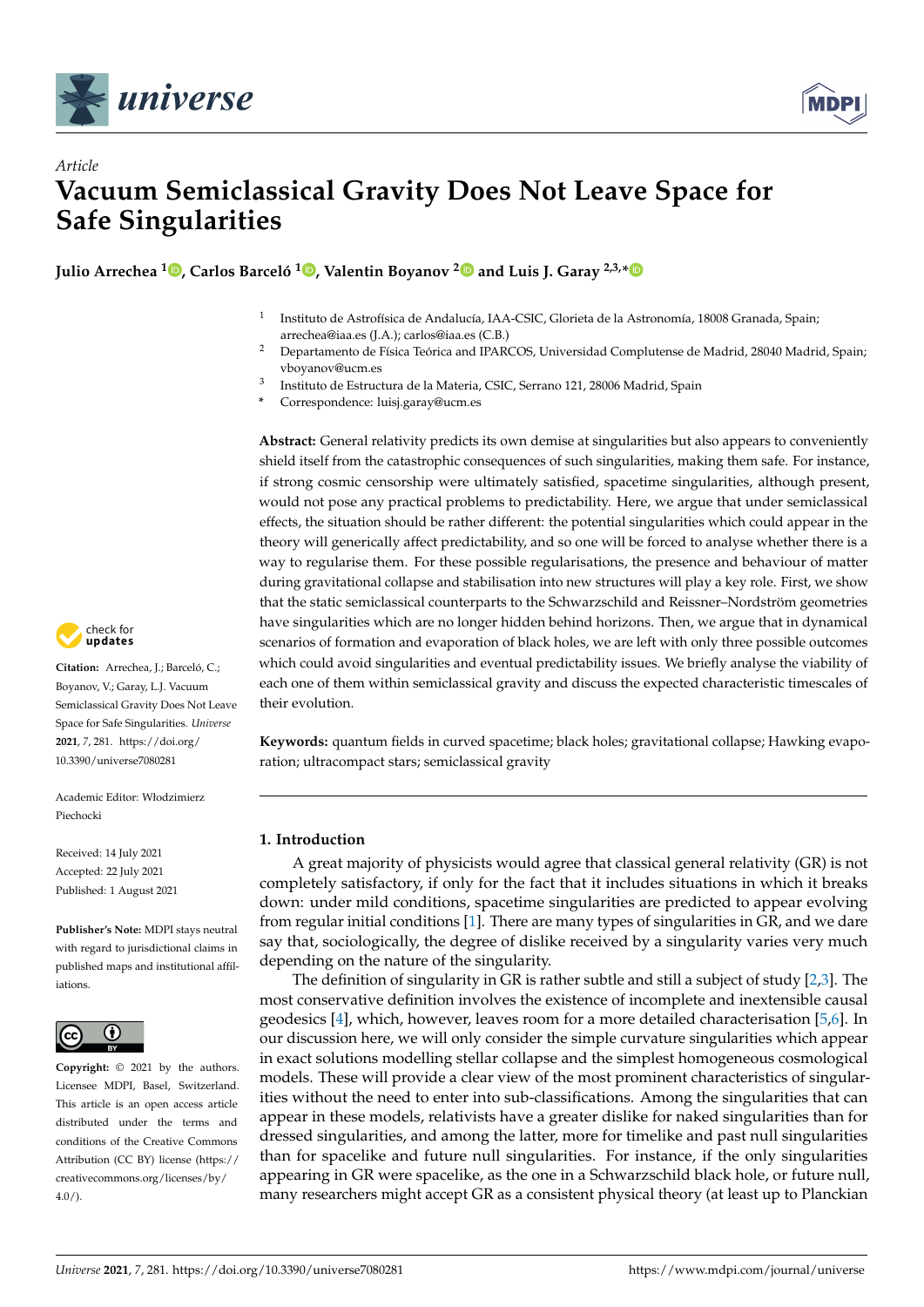scales). This is because the theory would not exhibit any practical predictability problem for the future, though the world as described by spacetime would be allowed to have (possibly multiple) singular beginnings and ends. The only major problem would then be the lack of information on how the initial conditions came about, but no physical theory provides that anyway.

At least part of the physical motivation underlying the cosmic censorship hypothesis [\[7\]](#page-11-4) is precisely to show a certain benignity for classical GR. Assuming that (strong) cosmic censorship is satisfied, the only singularities allowed to appear in the theory from evolving regular initial conditions would live inside event horizons, and moreover, would have a future causal structure similar to Schwarzschild spacetime, in the sense of only having singularities in the causal future of observers (i.e., of either spacelike or null character). For instance, although Kerr and Reissner-Nordström black holes possess timelike singularities inside their outer horizons, they also have Cauchy horizons and are thus classically unstable under perturbations, the backreaction from which is expected to transform them into configurations more akin to Schwarzschild in the above sense [\[8](#page-11-5)[–11\]](#page-11-6). The resulting singularities would be future-null, possibly with a spacelike sector [\[12,](#page-11-7)[13\]](#page-11-8), and would not cause problems for predictability in the outside universe (though the possibility of a physically sensible extension beyond the null sector of the singularity is still under debate).

Another characteristic of classical GR is that the endpoint of collapse of stellar structures is usually described by the Kerr–Newman family of geometries, which are (electro-)vacuum solutions of the theory, in which a black hole region devoid of matter is enclosed by an event horizon. This idea might be already too simplistic in classical GR [\[14\]](#page-11-9), but nonetheless, the picture of matter eventually falling into the central singularity and leaving spacetime essentially empty is indeed a commonly used one. This view is reinforced by the fact that in order to analyse the behaviour of, e.g., black hole binaries, one can exclusively use the vacuum Einstein equations. It is interesting to note that the static extensions of individual black hole spacetimes one often uses (see, e.g., Kruskal's maximal extension of the eternal Schwarzschild solution [\[15\]](#page-11-10)) are examples of Wheeler's dictum "mass without mass" [\[16\]](#page-11-11): all their Cauchy hypersurfaces are devoid of matter.

These classical GR insights can lead us to believe that (i) the objects resulting from gravitational collapse can be understood to a large extent independently of the behaviour and nature of the matter content (provided it satisfy the appropriate energy conditions) and that (ii) problems with predictability are avoided due to the nature of the gravitational singularities. Indeed, this way of thinking is often found in the relativistic community.

Here we argue that before accepting this line of reasoning as a good guiding principle, it first has to pass a semiclassical consistency test. In fact, we will explain how adding semiclassical effects actually works against the previous reasoning, leading to the opposite conclusions.

# **2. Vacuum Energy and the Semiclassical Consistency Test**

Independently of whether the zero-point fluctuations of the quantum fields gravitate or not—that is, the old cosmological constant problem [\[17\]](#page-11-12)—the inhomogeneities in this fluctuating sea caused by the very curvature of spacetime should gravitate. The Renormalised Stress-Energy Tensor (RSET) of the quantum fields residing in spacetime should act as an additional source of gravity, this being the main hypothesis behind semiclassical gravity, our best developed doorway towards the realm of quantum gravity [\[18\]](#page-11-13). With this source, the equations governing the evolution of the spacetime geometry become

<span id="page-1-0"></span>
$$
G_{\mu\nu} = 8\pi \Big( T_{\mu\nu}^{\text{class}} + \langle T_{\mu\nu} \rangle \Big), \tag{1}
$$

with  $T_{\mu\nu}^{\text{class}}$  being the stress-energy tensor of the effectively classical matter (we have taken geometric units:  $G = 1$ ,  $c = 1$ ), and with the RSET  $\langle T_{\mu\nu} \rangle$  corresponding to the vacuum contribution of all quantum fields residing on the spacetime. The crux of this theory is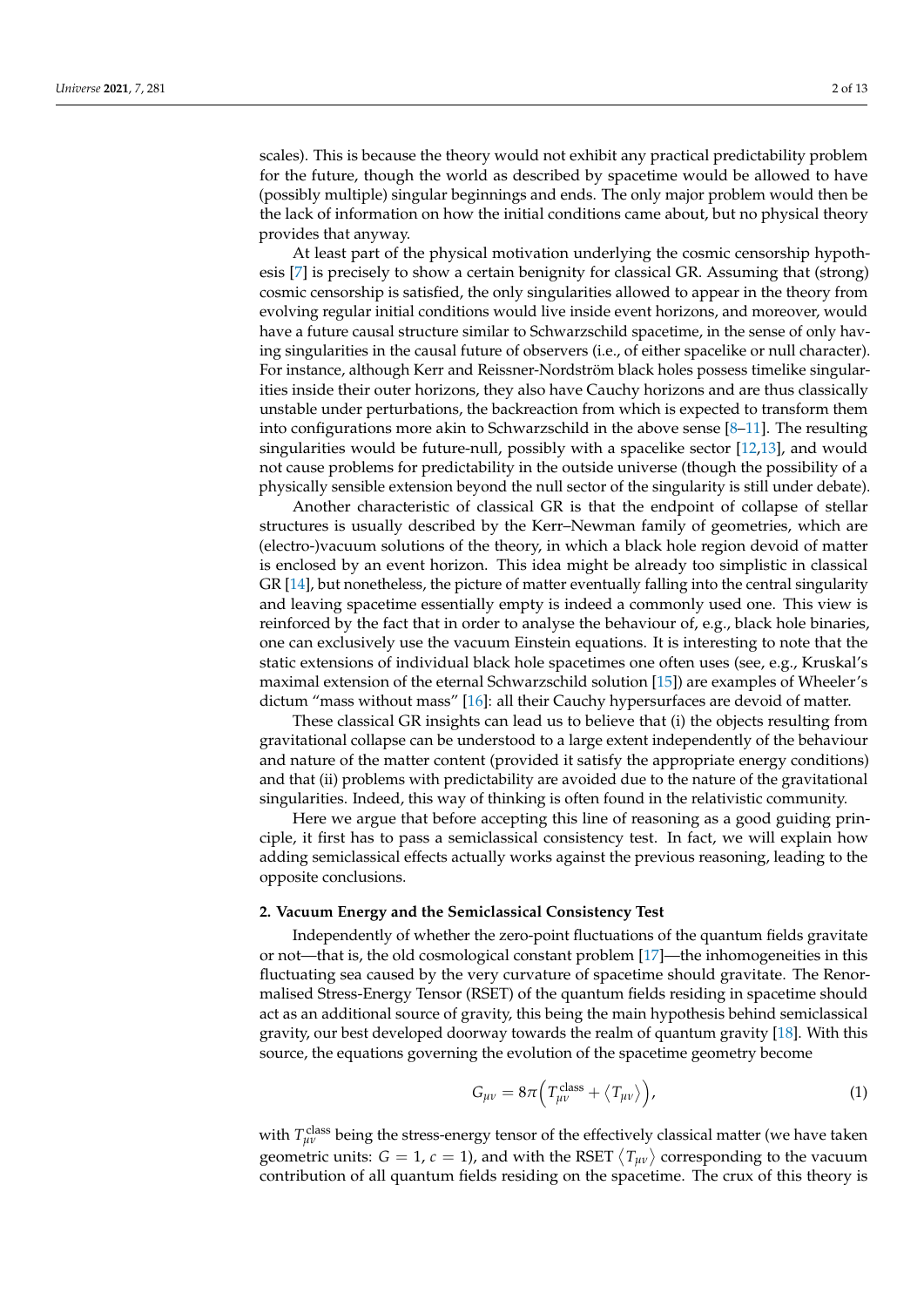calculating the RSET in an arbitrary four-dimensional spacetime, which is generally not possible analytically, and is even very difficult to achieve numerically (see, e.g., [\[19\]](#page-11-14)).

To obtain an approximate picture of how adding semiclassical sources modifies a geometry, we usually employ symmetry-based restrictions and simplifications to the problem. For example, a standard procedure for spherically-symmetric geometries is to integrate out the angular variables, quantise the fields in the reduced  $1 + 1$  dimensional spacetime, calculate the RSET there, and apply the result to  $3 + 1$  dimensions with the Polyakov approximation (see [\[20\]](#page-11-15) for a detailed discussion).

For a spherically-symmetric geometry with a line element

<span id="page-2-0"></span>
$$
ds^{2} = -C(u,v)du dv + r^{2}(u,v)d\Omega^{2}
$$
\n(2)

<span id="page-2-1"></span>(with *d*Ω<sup>2</sup> the line element of the unit two-sphere), the non-zero components of the RSET for a massless scalar field in the Polyakov approximation are

$$
\langle T_{uu} \rangle = \frac{\hbar f(r)}{24\pi} \left[ \frac{\partial_u^2 C}{C} - \frac{3}{2} \left( \frac{\partial_u C}{C} \right)^2 \right],
$$
 (3a)

$$
\langle T_{vv} \rangle = \frac{\hbar f(r)}{24\pi} \left[ \frac{\partial_v^2 C}{C} - \frac{3}{2} \left( \frac{\partial_v C}{C} \right)^2 \right],
$$
 (3b)

$$
\langle T_{uv} \rangle = \frac{\hbar f(r)}{24\pi} \left[ \frac{\partial_u C \partial_v C}{C^2} - \frac{\partial_u \partial_v C}{C} \right],
$$
 (3c)

where  $f(r) = 1/(4\pi r^2)$ . The choice of vacuum state is encoded in the choice of null coordinates  $\{u, v\}$  for the temporal-radial sector with which we determine the function  $C(u, v)$  from the geometry [\(2\)](#page-2-0) and subsequently calculate the components of the RSET [\(3\)](#page-2-1), expressed in the same coordinate system. The difference between two such choices is given by ingoing and outgoing flux terms, as described in [\[21\]](#page-11-16).

The Polyakov approximation captures the most prominent features of the RSET in different vacuum states and is widely used to determine corrections to classical sphericallysymmetric geometries  $[22-24]$  $[22-24]$ . However, it has a clear problem at  $r = 0$ , coming from the singular  $1/(4\pi r^2)$  multiplicative factor required for  $(3+1)$ -dimensional conservation of the RSET. This factor can bring about spurious pathologies when solving [\(1\)](#page-1-0) at the selfconsistent level, i.e., when determining the metric from both the classical and semiclassical sources. Nonetheless, the singular character of the Polyakov RSET can be remedied by deforming the function  $f(r)$  into one regular at  $r = 0$ , at the cost of breaking the conservation of the RSET. In a static situation, where  $C(u, v)$  can be expressed as a function of r only, conservation is recovered simply by adding non-zero angular components to the RSET, as discussed in [\[25\]](#page-11-19). There, a simple regularising term was added in *f*(*r*) which removes the divergence at the origin while preserving the standard Polyakov approximation at large radii. Regularisation of the Polyakov RSET is necessary whenever  $r = 0$  and the region around it are part of the geometry under analysis, as the pathologies at the radial origin can even propagate to other regions of the spacetime. On the other hand, these aspects can sometimes be disregarded when analysing parts of static or dynamical configurations which do not explore the vicinity of  $r = 0$ .

With this scheme it is possible to obtain an analytical approximation to the RSET which satisfies all the necessary requirements for it to be used as a source term in semiclassical gravity. Chief among these requirements is that, when calculating the RSET on top of astrophysically observable systems with weak enough gravity (planets, stars, etc.), it results in an extremely tiny contribution which can be safely neglected, as it follows from the adequacy of classical GR to describe these systems. Semiclassical contributions are negligible for objects even as dense as neutron stars. Conversely, the magnitude of the RSET on top of a solution of GR can be used as a tool to check whether a geometry would also be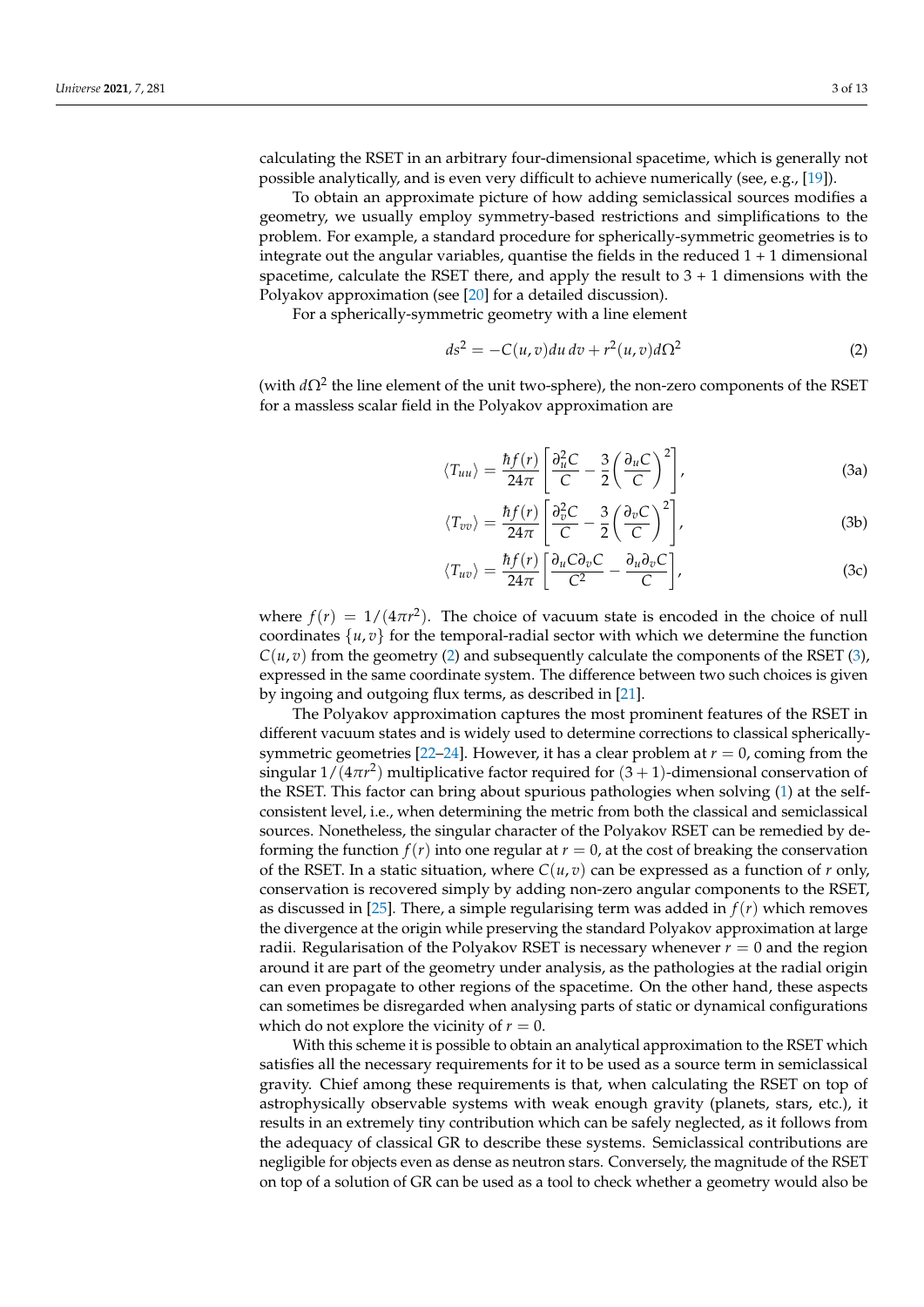a consistent solution of semiclassical gravity. As we shall discuss now, this consistency is not present for the eternal Schwarzschild and Reissner-Nordström black holes.

# **3. Schwarzschild Counterpart in Semiclassical Gravity**

If one tries to generate a solution in semiclassical gravity similar to the eternal blackhole configuration, one encounters a well-known obstacle: the RSET in the Boulware vacuum state, the only genuine vacuum consistent with staticity and asymptotic flatness, diverges at the Schwarzschild horizon. Recently, some of the present authors performed a detailed analysis of the form of the eternal semiclassically self-consistent counterpart of the Schwarzschild solution [\[25\]](#page-11-19). Elaborating on previous works [\[23,](#page-11-20)[26\]](#page-11-21), and with the choice of a regularised function

$$
f(r) = \frac{1}{4\pi (r^2 + \alpha l_{\rm p}^2)}, \quad \alpha > 1,
$$
 (4)

with  $l_P = \sqrt{\hbar/12\pi}$ , the authors found that the semiclassical solution with a positive asymptotic mass turns out to have a wormhole neck (see Figure [1\)](#page-3-0) instead of a Schwarzschild horizon (left diagram in Figure [2](#page-4-0) shows the conformal diagram associated with these wormhole geometries). The line element around this neck, written in terms of the proper radial coordinate *l* (defined as the proper length in the radial direction in sections of  $t =$  const.), is

$$
ds^{2} \simeq -\left[\sqrt{k_{0}k_{1}}(l-l_{B})+\phi_{B}\right]dt^{2}+dl^{2}+\left[\frac{k_{1}}{4}(l-l_{B})^{2}+r_{B}^{2}\right]^{2}d\Omega^{2},
$$
\n(5)

where  $k_{0,1}$  are positive constants that depend on  $\alpha$ ,  $l_P$ , and the neck radius  $r_B$ , and  $l_B$  is the value of the proper radial coordinate *l* at the neck. The parameter  $r_B$  and the redshift constant *φ*B at the neck depend on the Arnowitt–Deser–Misner mass, from which they can be obtained by solving [\(1\)](#page-1-0) numerically starting from the asymptotically flat region. As the spacetime is integrated inwards, a cloud of negative mass, coming from the effective semiclassical fluid described by the RSET, gradually modifies the geometry until, just above the Schwarzschild radius of the geometry (corresponding to the asymptotic mass), the wormhole neck is reached.

<span id="page-3-0"></span>

**Figure 1.** Pictorial representation of the semiclassical Schwarzschild geometry. The horizon is replaced by the neck of an asymmetric wormhole, which is a minimal surface for the areal radius *r*(*l*), *l* being the proper radial coordinate. Space to the right of this surface connects with the asymptotically flat region, while to the left, it ends in a null singularity at finite proper distance. The red curve represents the redshift function of the geometry, which is positive everywhere but at the singularity. The blue dashed line is the quotient between the Misner–Sharp mass and *r*, which shows how mass is distributed throughout the spacetime.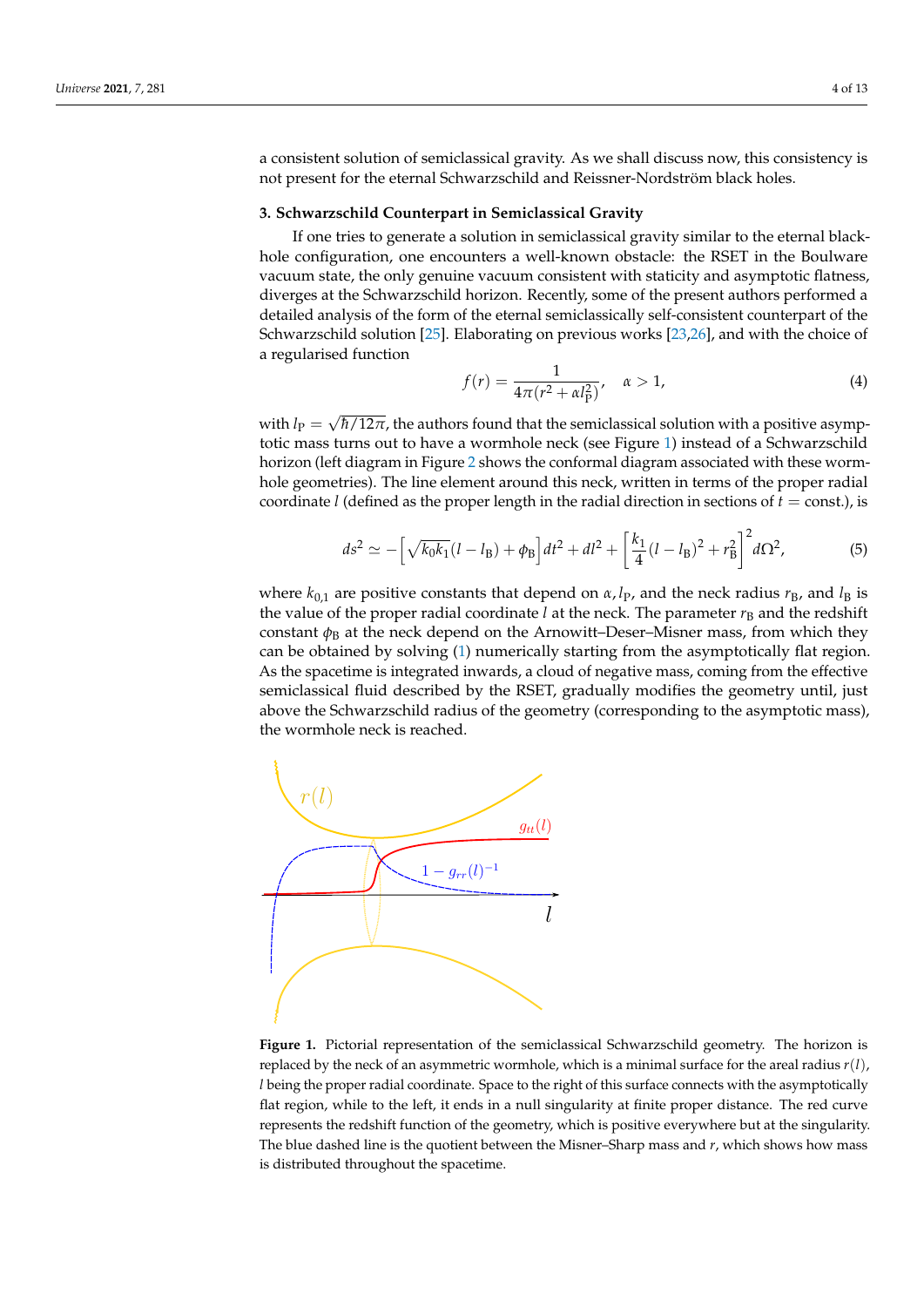<span id="page-4-0"></span>

**Figure 2.** (**Left figure**): Penrose diagram of the singular wormhole solution in the Polyakov approximation. The vertical dashed line *l*<sub>B</sub> represents the location of the wormhole neck. To its right, the asymptotically flat portion of spacetime is depicted. The left side of the diagram shows the internal past and future null singularities, which are located at finite proper distance from the neck  $l_B - l_S$ . The point  $i_L^0$  is singular as well and is reached in finite proper time by spacelike geodesics. (**Right figure**): Penrose diagram of the singular wormhole solution in the *s*-wave approximation. The dashed curve represents the position of the wormhole neck. The singularity is timelike and located at finite radial distance from the neck, constituting a naked singularity.

On the other side of the neck, there is a runaway decrease of the mass as *r* increases, generating a null singularity at finite geodesic distance (for all three types of geodesics). This singularity is approached as  $r \to \infty$ , and the metric around it is (in Schwarzschild coordinates) approximately

$$
ds^{2} \simeq \left(\frac{r}{l_{P}}\right)^{3-4\alpha} e^{-2r^{2}/l_{P}^{2}} \left[ -\frac{a_{0}}{b_{0}} \left(\frac{l_{P}}{r}\right)^{2} dt^{2} + dr^{2} \right] + r^{2} d\Omega^{2},
$$
\n(6)

with  $a_0$ ,  $b_0$  being dimensionless constants. The structure of wormhole solutions with a mass much greater than the Planck mass is qualitatively the same independently of the particular choice of regulator parameter *α*; in fact, even different approximations for the RSET [\[23](#page-11-20)[,25](#page-11-19)[,26\]](#page-11-21) lead to equivalent solutions. Only Planck-sized solutions differ significantly from one another depending on these choices, but these are discarded as they fall outside the range of validity of the semiclassical approximation itself.

Thus, essentially, semiclassical corrections in the Polyakov approximation push the future Schwarzschild horizon of classical GR (where the redshift function goes to zero) towards an internal and singular asymptotic region inside a wormhole. If one considers a more refined approximation to the RSET, such as the *s*-wave analysis in [\[23\]](#page-11-20) (this approximation incorporates the effect of back-scattering of the modes in the *s*-wave sector), then the curvature singularity inside the wormhole appears before an asymptotic region is reached and before the redshift function goes to zero (the conformal diagram of this spacetime is represented in the right diagram in Figure [2\)](#page-4-0). The self-consistent vacuum semiclassical solution develops a proper naked singularity. Thus, it appears that the "mass-without-mass" characteristic of Schwarzschild black holes is not preserved in semiclassical gravity.

These features seem to be a common result whenever one searches for the semiclassical corrections to an outer black horizon sourced by an RSET with fields in their Boulware vacuum state. Another scenario that exemplifies this (and actually contains the corrected Schwarzschild geometry described above as a particular subcase) is the semiclassical counterpart of the Reissner–Nordström geometry, which some of the present authors have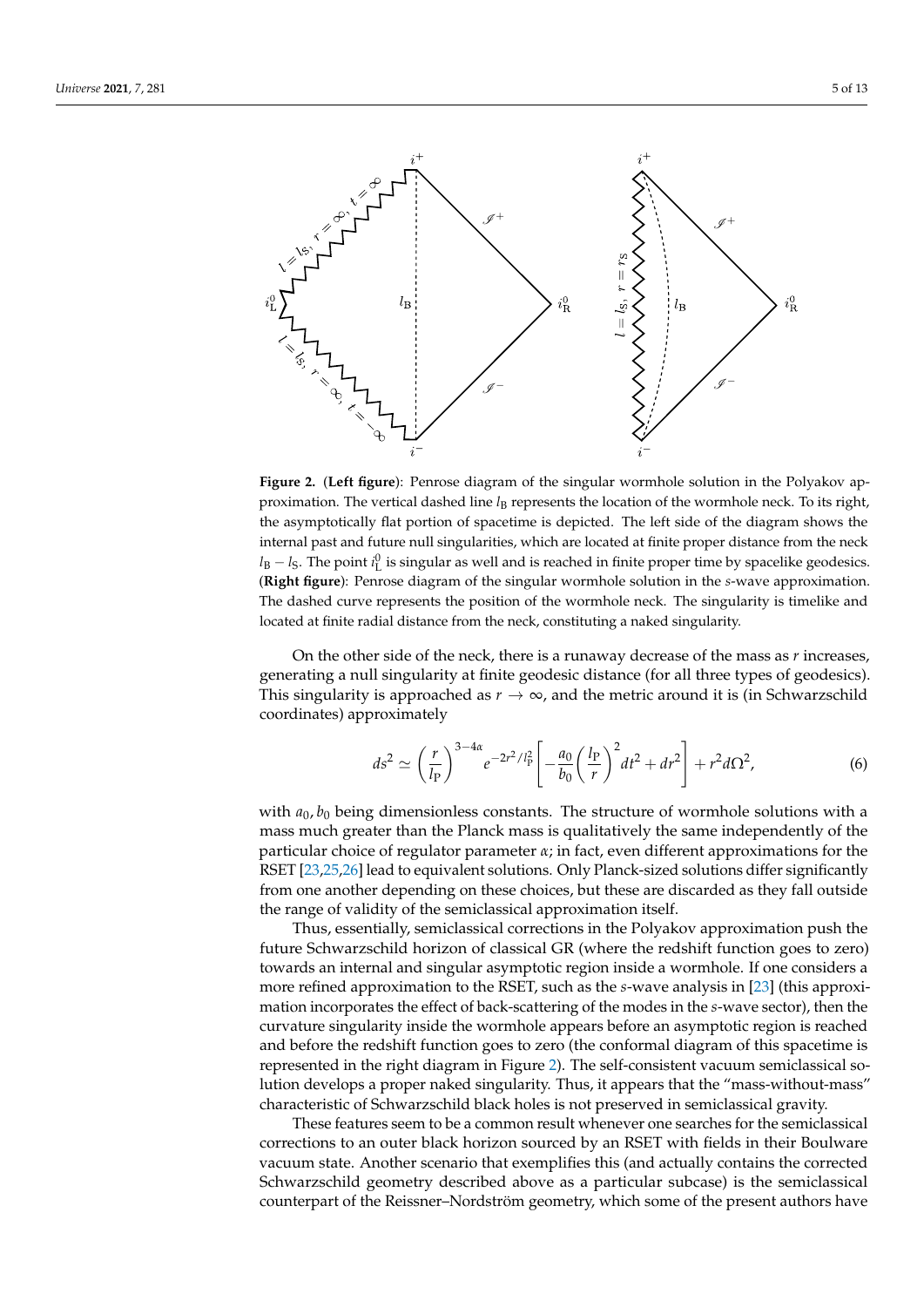the semiclassical corrections to a broader family of geometries with horizons. For the more physical example of a charged black hole which satisfies to  $M \gg Q$  and  $M \gg M_P$ , these corrections lead to wormhole geometries qualitatively similar to the previously described ones, with  $Q = 0$ . A wormhole neck appears essentially at the location where the outer horizon of the classical solution would have appeared. Thus, there is no trace left of the inner horizon present in the classical solutions. In our Polyakov approximation, the singularity inside the wormhole is null, but, as stated above, including back-scattering effects would make it timelike and thus a proper naked singularity. By increasing the charge-to-mass ratio of the geometry, the authors found a separatrix solution reminiscent of the extremal black hole. This solution preserves a surface which appears to be a horizon, but which turns out to be a so-called non-scalar curvature singularity [\[27\]](#page-11-22). We do not expect this last feature to change when considering more refined approximations to the RSET. Finally, when the charge surpasses a critical limit we find solutions with plain naked singularities (similar to those in the super-extremal regime in classical GR). The strength of the singularity is determined by a combination of quantum and classical factors whose proportion depends on the magnitude of the regulator parameter *α*.

Looking at these results, we can safely say that there is a significant difference between semiclassical gravity and classical GR. Let us explain what we mean exactly (for simplicity, restricting the scope of our discussion to spherically symmetric configurations). In classical GR, the evolution of an initially dispersed cloud of material undergoing gravitational collapse leads to the formation of a black hole structure; at the same time, the theory contains eternal black hole solutions (vacuum solutions, i.e., the Schwarzschild family of solutions and Kruskal's maximal extension thereof [\[15\]](#page-11-10)), which can be used to understand many of the characteristics of their more physical relatives. The future part of the causal structure of these two spacetimes (i.e., the black hole formed by collapse and the eternal black hole) is very similar in the sense of having a static horizon and being essentially devoid of matter. The structure of the trapped region is also independent of the matter content which, if present, collapses quickly toward the singularity. Although the extension of the eternal black hole version has two asymptotic regions, they do not causally affect each other. For these reasons, the eternal solutions can be used as simpler proxies to understand black holes formed by collapse.

Now, at this stage we have not addressed what the outcome of a semiclassically self-consistent collapse may be (which we leave for the next section). However, the above results strongly suggest that regardless of the outcome of collapse, the static vacuum semiclassical solutions would not serve as good models for understanding the future part of the resulting spacetime. One possible interpretation of this result is that the semiclassical treatment is making the second asymptotic region of the eternal black hole into a singularity, which is now in causal contact with the relevant asymptotic region, becoming a naked singularity (it appears that to recover the asymptotic flatness of the second region, one would need to make the wormhole completely symmetric by adding some classical matter to the system). In the following, we will argue that in order to avoid problems of predictability in any realistic process of collapse, it is crucial to understand the role of classical matter, particularly how its effect on the geometry influences the quantum vacuum of fields, potentially making the resulting semiclassically self-consistent solutions completely different.

## **4. Semiclassical Collapse and Subsequent Evolution**

As is well known, when a collapse process progresses to the point of forming a trapping horizon (particularly, when this happens in the standard rapid fashion), the quantum fields evolve self-consistently in such a way that when the horizon is about to form, these fields are no longer in a Boulware state but rather in an Unruh state. (By trapping horizon we technically mean a momentaneous or apparent horizon; as our discussion here is restricted to spherical symmetry, there is no problem in uniquely identifying this surface).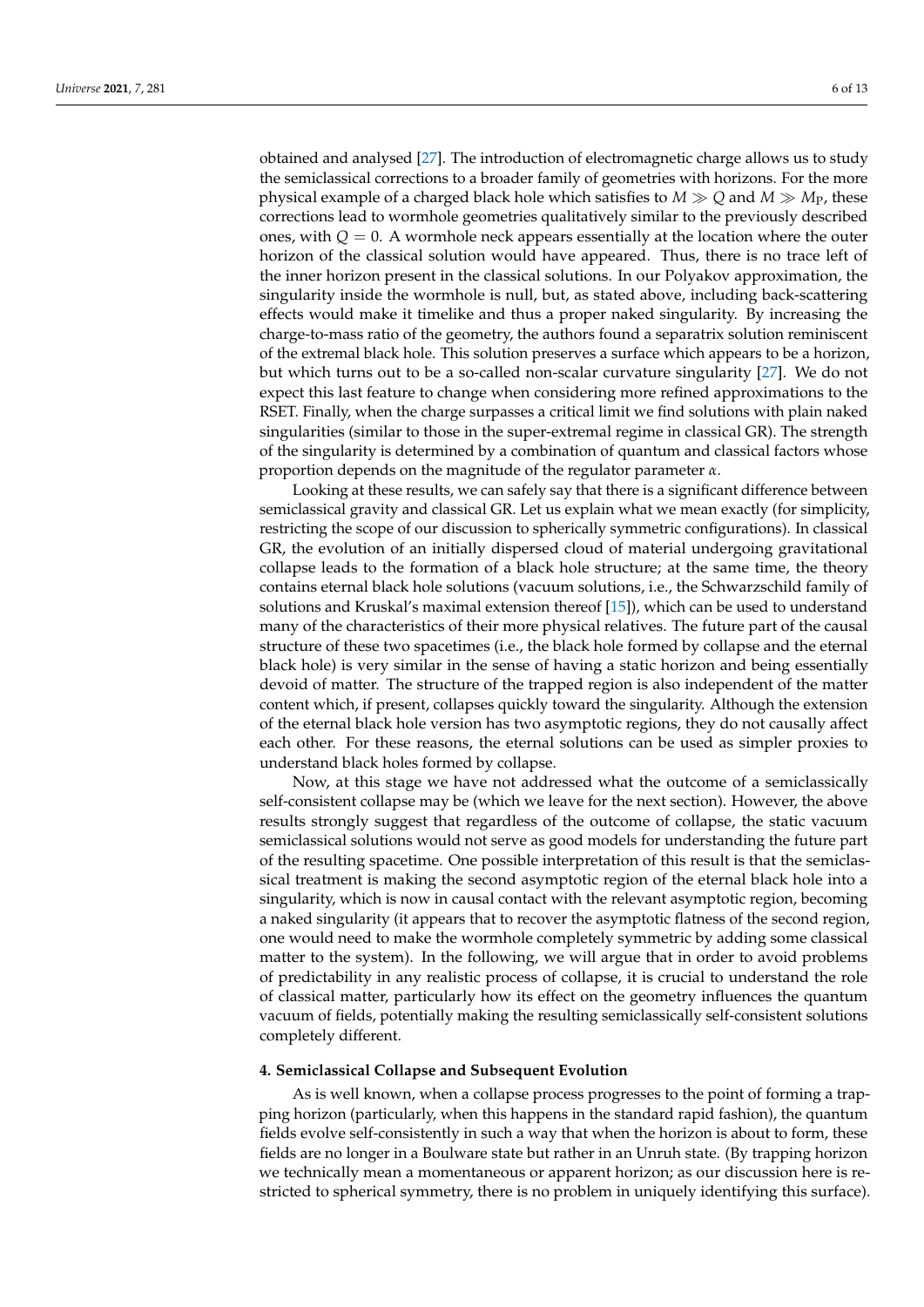Quantum fields in this state have mild energy contributions around the horizon which are inconsequential to short-term dynamics. Indeed, if we are not in a quasi-stationary situation, semiclassical effects are proven to be negligible around an outer apparent horizon, except for the ignition of a tenuous evaporation process (see, e.g.,  $[28,29]$  $[28,29]$ ). While the outer horizon starts to slowly shrink inwards, matter inside the horizon continues its semiclassical evolution. This evolution is at least initially a continuation of the collapse process, meaning that there is a transient period in which the geometry is indeed similar to that of a black hole with a trapping horizon. However, this only delays facing the problem of the final fate of the collapsing matter and its potential consequences.

Assuming that spacetime admits at least an effective classical geometric description, there are essentially four possibilities for its remaining future development. We will now look at each of them in relation to the problems of singularities and predictability.

## *4.1. Evaporation à la Hawking*

The process is described in the causal diagram of Figure [3.](#page-6-0) This description assumes that a singularity is indeed formed during the collapse. The black hole initially has a Schwarzschild-like structure consisting of a spacelike singularity covered by a trapped region. Evaporation of the trapped region occurs slowly, but eventually the outer horizon meets the singularity, resulting in the so-called "thunderbolt" event. The time it takes for this to occur as obtained in [\[30\]](#page-11-25) (compatible with Hawking's original calculation [\[31\]](#page-11-26)) through backreaction of the RSET in the Polyakov approximation is

$$
v_{\rm H} = \frac{64}{3} \frac{M^3}{l_{\rm P}^2} \simeq \left(\frac{M}{M_{\odot}}\right)^3 10^{73} \,\mathrm{s},\tag{7}
$$

where *M* is the initial black hole mass.

<span id="page-6-0"></span>

**Figure 3.** Causal diagram of a Hawking-like evaporating black hole. The shaded portion corresponds to the interior of the event horizon, which exists up to the end point of the evaporation process. The blue curves joining  $i^-$  and  $i^+$  qualitatively represent  $r =$  const. surfaces. The green wave fronts represent the causal effect of the thunderbolt on future events.

While the trapping horizon is far (in radial distance) from the singular region, we are in a situation similar to classical GR. However, from the thunderbolt event onward, predictability is put in jeopardy. On the one hand, there is the problem of information loss associated with the evaporation process [\[32,](#page-11-27)[33\]](#page-11-28). On the other hand, it becomes necessary to know the complex features of the thunderbolt in order to predict any future events from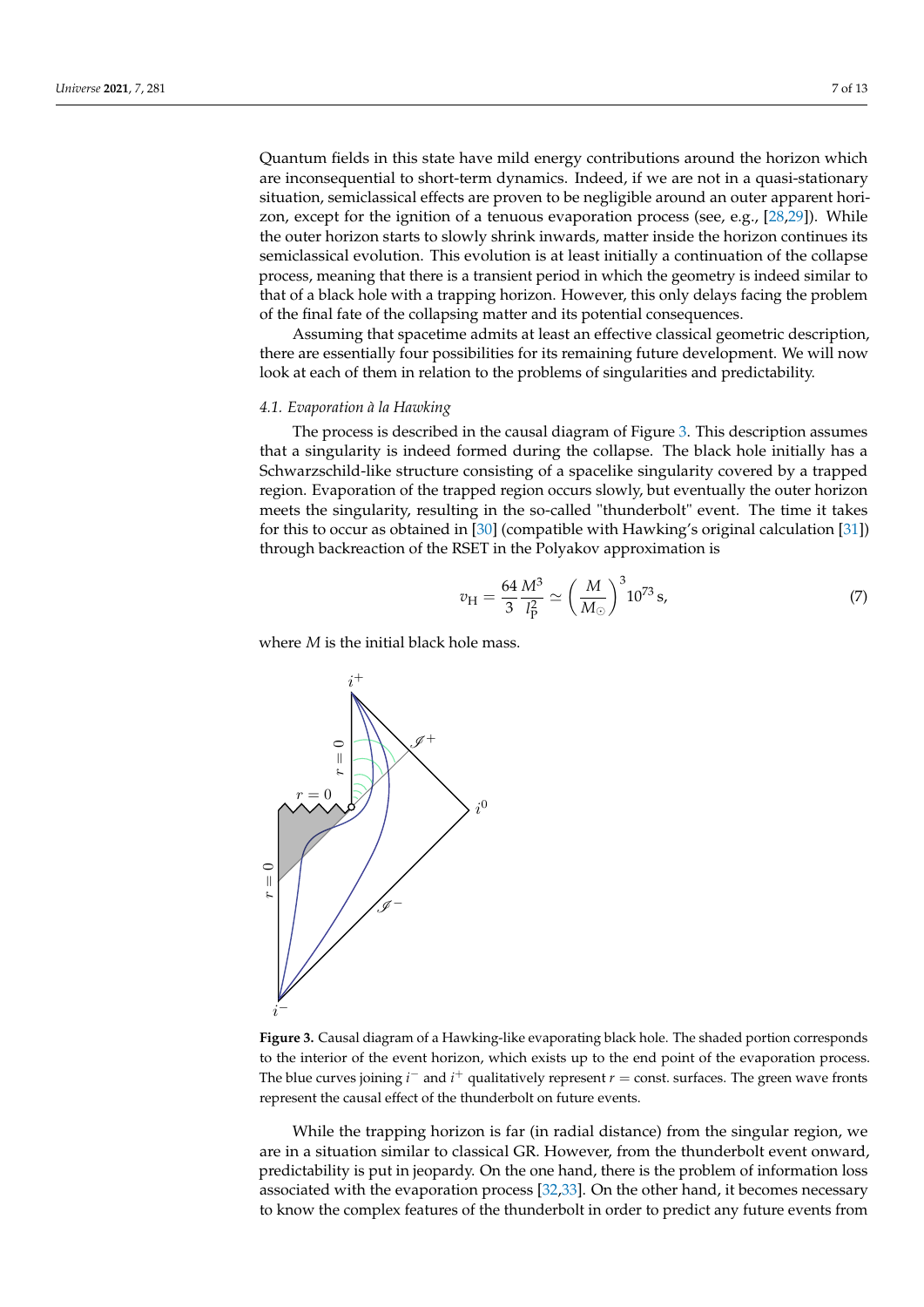that point on. Since this event is causally connected with future infinities, the slowness of the Hawking evaporation only delays the appearance of potential predictability difficulties in this scenario.

However, other scenarios which alleviate these issues are in principle possible, and they strongly depend on the behaviour of matter and semiclassical gravity in dynamical regimes close to the formation of a classical singularity. It may be the case that only a complete theory of quantum gravity can solve this issue completely, but here we want to exhaust the possibilities which can be described in the semiclassical framework.

For instance, let us assume that the semiclassical evolution is such that it results in a completely regular spacetime. In spherical symmetry, once a trapping horizon is formed, the different possibilities for the subsequent evolution resulting in geodesically complete spacetimes have been classified in [\[34\]](#page-11-29). Within this catalogue there are several configurations which we are going to discard because they exhibit some unphysical features. Specifically, the catalogue contains:

- Regular black-hole configurations [\[35\]](#page-11-30). These configurations contain Cauchy horizons which would be strongly unstable at the semiclassical level [\[36\]](#page-11-31). These geometries appear to be semiclassically inconsistent, unless they are just a good approximation to the evolving geometry for a brief transient period. Any semiclassically self-consistent approach should avoid their strict formation.
- Wormhole geometries. We are considering only scenarios of deterministic evolution that start from initial data associated with a regular collapsing star. Thus, we will exclude geometries which involve a topology change (the above case of strict formation of regular black holes would also involve topology change of the putative Cauchy surfaces).
- Geometries with trapped regions touching infinity. We do not have any strong argument against these configurations. However, they can be considered (infinitely) stretched versions of those with trapping regions of finite size. We will not directly contemplate this possibility in the following.

After discarding these configurations, we are left with essentially three possibilities, which we will describe in the following.

# *4.2. Regular Black Hole Evaporating Inwards from the Outside*

These types of configurations have an internal (inner trapped) apparent horizon which never reaches the origin (see Figure [4\)](#page-8-0) [\[37\]](#page-11-32). Semiclassically, this internal horizon should not lead to the formation of a Cauchy horizon, due to the evaporation of the trapped region. Rather, it either remains at a finite radius until the outer horizon meets it or has an evolution of its own which must be analysed. The former of these two possibilities represents the smallest deviation from Hawking's paradigm, having a long-lived external horizon, but avoiding the formation and subsequent "evaporation" of a singularity. Given the regularity of the resulting geometry, this possibility need not lead to any information loss. From an astrophysical perspective, such an object would be indistinguishable from a standard classical black hole. Its lifetime would be roughly the same as in the Hawking scenario, much larger than the age of the universe. However, we note that this possibility is unlikely, as long-lived static inner horizons are highly unstable semiclassically [\[34,](#page-11-29)[36\]](#page-11-31).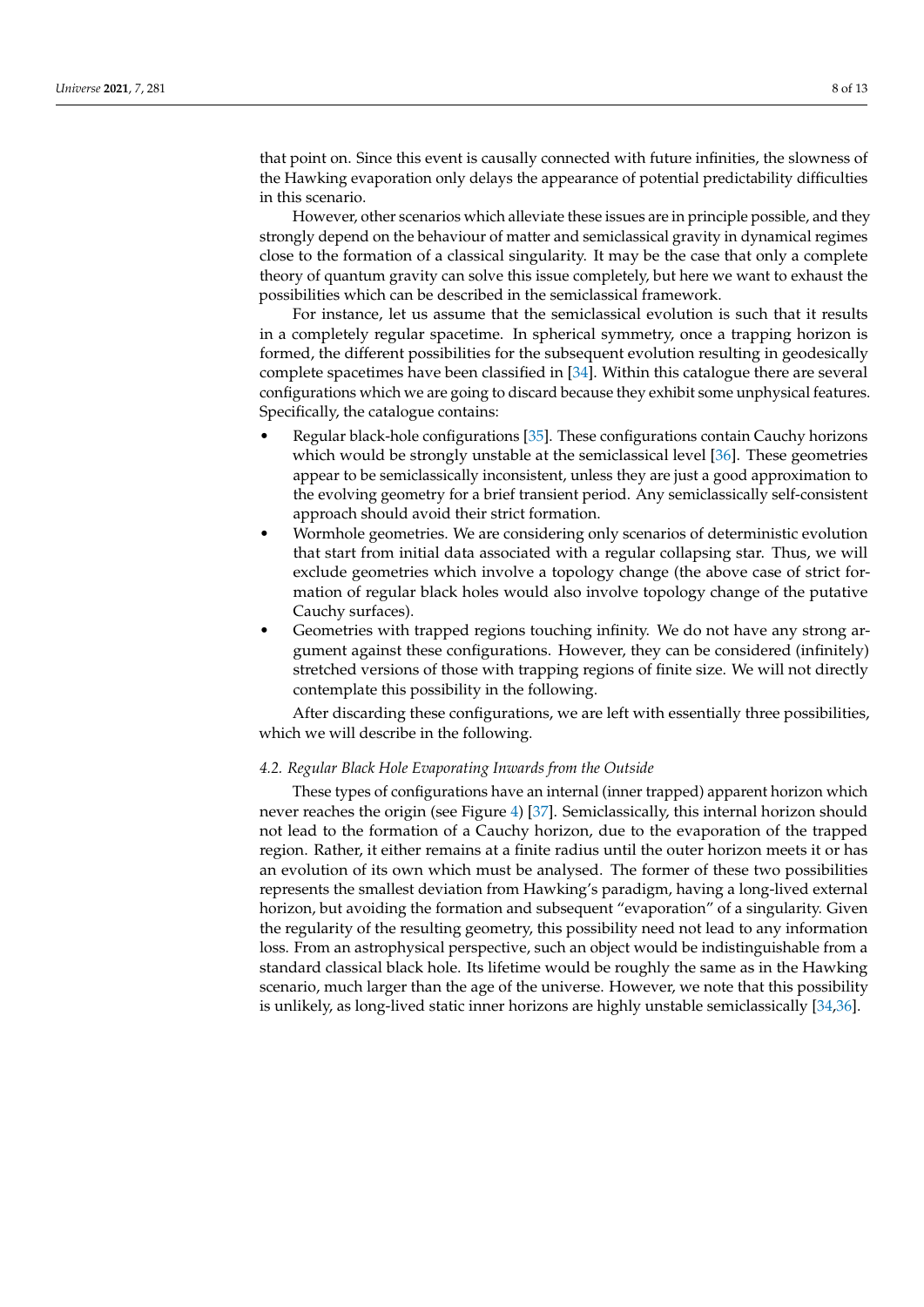<span id="page-8-0"></span>

**Figure 4.** Causal diagram of an evaporating regular black hole. The shaded region represents the black hole trapped region. The blue curves joining  $i^-$  and  $i^+$  qualitatively represent  $r =$  const. surfaces.

## *4.3. Regular Black Hole Evaporating Outwards from the Inside*

A recent analysis by some of the present authors [\[30\]](#page-11-25) has shown that inner horizons have a semiclassical initial tendency to evolve outwards, i.e., to make the trapped region disappear from the inside outwards. Extrapolating from this initial tendency, the time it would take for the inner horizon to reach the outer one and make the trapped region disappear is estimated to be

$$
v_{\text{evap}} \simeq \frac{1}{\kappa_{1,0} + (2r_{1,0})^{-1}} \log \frac{M}{M_{\text{P}}} \lesssim \frac{M}{M_{\odot}} 10^{-4} \,\text{s},\tag{8}
$$

where  $r_{1,0}$  and  $\kappa_{1,0}$  are the initial position and surface gravity of the inner horizon. For the upper bound on the right, we assume  $\kappa_{1,0} > 1/M$ , which is the scale of the surface gravity at the outer horizon. The causal diagram in this case is qualitatively the same as before (Figure [4\)](#page-8-0). The crucial difference is the extremely different lifetime of the trapped region as seen by external observers.

safe because of the regularity of the entire construction, which prevents thunderbolt-like This suggests that the most likely possibility from a semiclassical point of view is one in which the trapped region is short lived. Additionally, both in this and in the previous scenario, the behaviour of matter is crucial in the prevention of singularity formation and can strongly influence the final stages of evaporation. Predictability is once again events, and not because of the presence of only spacelike singularities. After this process is complete, what comes into causal contact with future events is a central core which had always remained regular.

For an astronomical observer, the mass contained in the object may not change much during this process, as the total mass evaporated through the outer horizon would be very small in the short period it takes for the trapped region to disappear. What form would the resulting object then acquire? One possibility is that it may re-enter a collapsing phase with fast enough dynamics for a (transient) trapped region to once again form. Another is that it may enter a dynamical regime through which it stabilises into a new form of static stellar equilibrium. To understand how this latter possibility may be realised, we first note that taking the final horizonless static configuration as a background, the vacuum state of a quantum field would quickly relax to the Boulware state. Conversely, the energy content of this state may be what brings about equilibrium in the first place, if the initial dynamics are close enough to staticity and the surface of the object is close enough to its gravitational radius. In other words, when the dynamical process is no longer an almost free-falling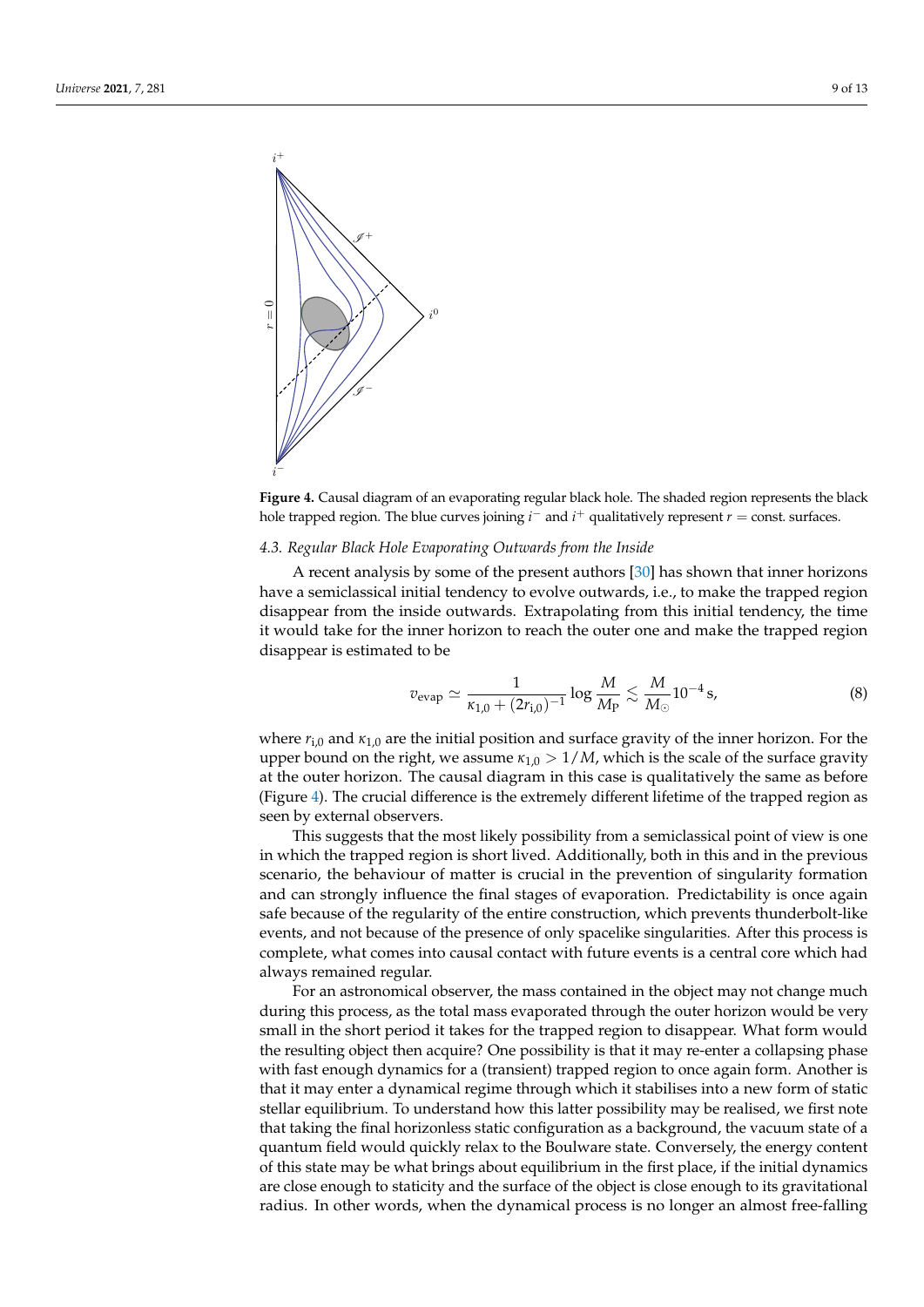collapse from an initial object whose surface is very far from its gravitational radius, hints of the energy content of the Boulware vacuum can be revealed [\[29\]](#page-11-24). Then, the available evidence strongly suggests that the new states of equilibrium should be ultracompact stars with no horizons (for a more detailed description of how a transient state might lead to equilibrium see [\[38\]](#page-11-33); for a detailed analysis of how semiclassical gravity could lead to ultracompact configurations see [\[39](#page-11-34)[,40\]](#page-11-35)).

# *4.4. Time-Symmetric Bounce*

In this scenario, gravitational collapse is followed by an (approximately) time-symmetric bounce [\[41](#page-11-36)[–43\]](#page-12-0) (see Figure [5\)](#page-9-0). There are two trapped regions: the bottom one is outertrapped and the upper one inner-trapped. Again, any long-lived white horizon should be unstable, if for no other reason than just semiclassical consistency [\[30,](#page-11-25)[44\]](#page-12-1). Assuming that the trapped regions are short lived, one must consider this bouncing geometry as just describing one cycle within a transient period consisting of oscillations between blackhole-like and white-hole-like configurations. After this transient period, dissipation would cause the system to search for a new (horizonless) state of static equilibrium. Much like in the previous case, the stabilisation of these configurations would be closely related to the energy content present in the Boulware vacuum. The new states of equilibrium should then be ultracompact stars with a surface slightly above the gravitational radius. Once again, in this scenario, the behaviour of matter is crucial for understanding both the transient regime and the static equilibrium states.

<span id="page-9-0"></span>

**Figure 5.** Causal diagram of a bouncing geometry. The lower shaded region is a black-hole-like trapped region, while the upper one is a white-hole-like trapped region. The blue curves joining *i* − and  $i^+$  qualitatively represent  $r =$  const. surfaces.

As we have described above, self-consistent configurations in the Boulware vacuum have naked singularities and, being wormholes, are not a sensible result for the evolution of an initially regular star. As we thoroughly discuss in [\[40\]](#page-11-35), the introduction of some classical matter could result in regular ultracompact solutions (strictly speaking, that work proves that the regularised Polyakov approximation is sufficient to produce quasi-strictly regular ultracompact configurations). In this scenario, predictability is once again safe because of the regularity of the entire construction, not because of the presence of only spacelike singularities.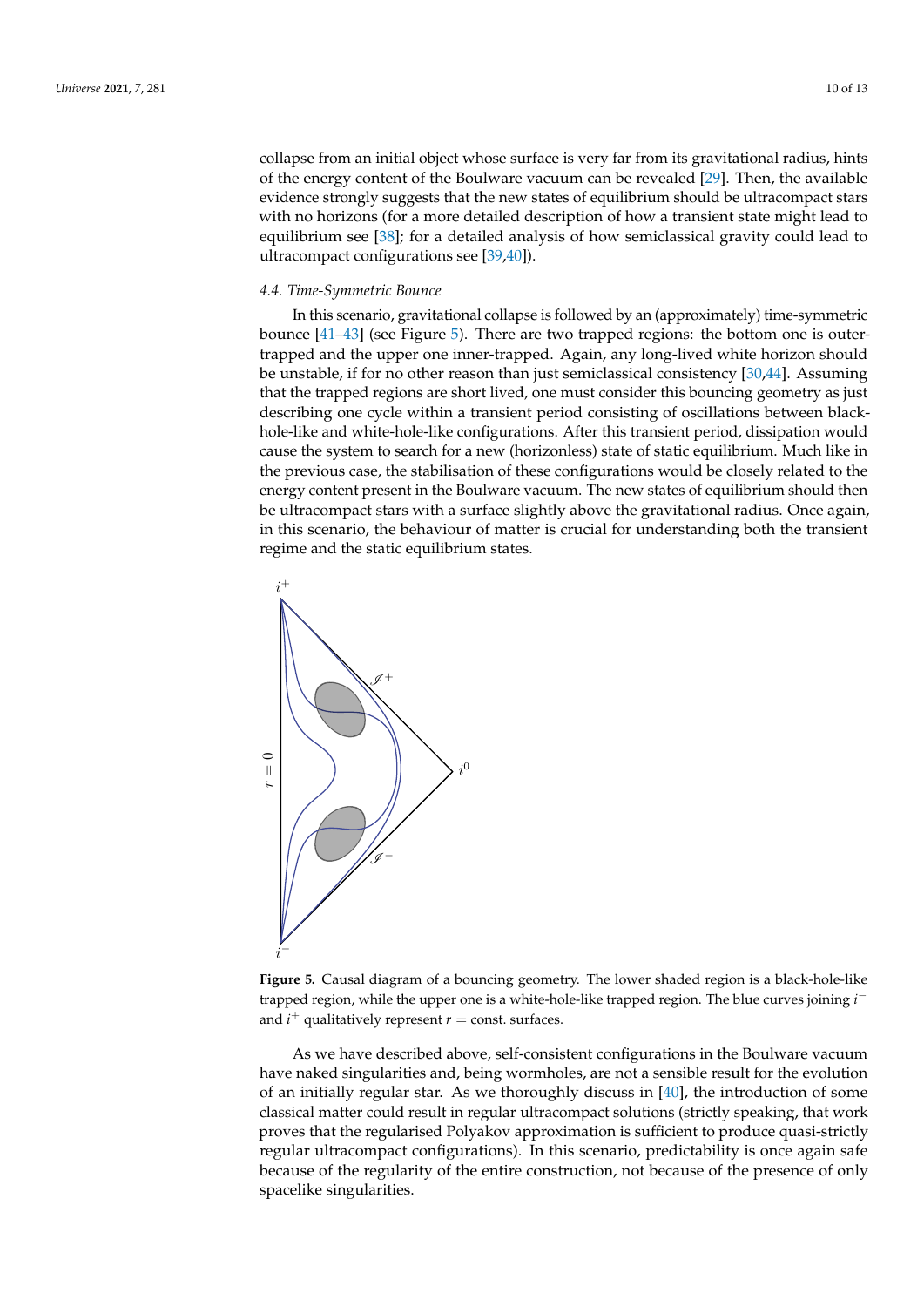Before ending this section, let us briefly make some speculative comments on which might be the semiclassical version of the classical process by which two gravitational waves collide to form a black hole. In an impressive mathematical treatise, Christodoulou [\[45\]](#page-12-2) has proved that the collision of two realistic gravitational waves (i.e., two localised wave fronts) can lead to the formation of closed trapped surfaces and so to black holes. In classical GR, this provides another argument in favour of the relevance of the vacuum Einstein equations. In fact, this can be argued to be an even clearer example of "mass without mass". However, we have reasons to expect that this situation would be strongly changed when quantum effects are taken into account. Semiclassical physics once again gives the first indication that this would be the case, as vacuum polarisation of quantum fields, however small, takes us away from the classical GR vacuum. In particular, in the context of the process of black-hole to white-hole transitions explored in papers such as [\[41](#page-11-36)[–43\]](#page-12-0), one may expect that under quantum effects, the collapse of gravitational radiation may lead to a complete dissipation of the initially concentrating energy (although we cannot completely discard the possibility that some gravitational geon [\[46\]](#page-12-3) is formed after the collapse and relaxation phase). This leads to the appealing speculation that the only stable stellar-like configurations permitted by semiclassical gravity require incorporating some matter (as opposed to radiation) component. Interestingly enough, this would bring semiclassical gravity closer than classical GR to the initial Machian character Einstein was seeking in his theory.

# **5. Conclusions**

All in all, adding semiclassical effects to GR completely changes the line of reasoning we started from: (i) Understanding the behaviour of matter is essential for predicting the actual result of gravitational collapse; as opposed to what happens in classical GR, vacuum semiclassical gravity by itself is not as good a proxy to understand the final outcome of collapse. Furthermore, (ii) if predictability is ultimately safe under semiclassical collapse, it would not be because the process tends to form Schwarzschild-like configurations, with their dressed end-of-spacetime singularities (this would be semiclassically inconsistent); it would be because the behaviour of matter regularises the singular regions and only then puts them in causal contact with the external asymptotic future.

Although the static Boulware vacuum does not enter the analysis of the initial collapsing phase of a star, it is important to realise that, in combination with classical matter in certain dynamical regimes (quite possibly reached through semiclassical dynamics), it can be behind the realisation of some new forms of equilibrium in the form of ultracompact stars. It is still an open question whether the objects that in the astrophysical parlance are referred to as black holes might instead be horizonless ultracompact objects.

**Author Contributions:** Conceptualisation, J.A., C.B., V.B., and L.J.G.; formal analysis, J.A., C.B., V.B., and L.J.G.; investigation, J.A., C.B., V.B., and L.J.G.; writing—original draft, J.A., C.B., V.B., and L.J.G.; preparation, J.A., C.B., V.B., and L.J.G.; writing—review and editing, J.A., C.B., V.B., and L.J.G.; funding acquisition, C.B. and L.J.G. All authors have read and agreed to the published version of the manuscript.

**Funding:** This research was funded by the Spanish Government through the projects FIS2017-86497- C2-1-P, FIS2017-86497-C2-2-P (with FEDER contribution), and FIS2016-78859-P (AEI/FEDER, UE) and by the Junta de Andalucía through the project FQM219. C.B. and J.A. acknowledge financial support from the State Agency for Research of the Spanish MCIU through the "Center of Excellence Severo Ochoa" award to the Instituto de Astrofísica de Andalucía (SEV-2017-0709). V.B. is funded by the Spanish Government fellowship FPU17/04471.

**Conflicts of Interest:** The authors declare no conflict of interest.

## **References**

- <span id="page-10-0"></span>1. Penrose, R. Gravitational collapse and space-time singularities. *Phys. Rev. Lett.* **1965**, *14*, 57. [\[CrossRef\]](http://doi.org/10.1103/PhysRevLett.14.57)
- <span id="page-10-1"></span>2. Geroch, R.P. What is a singularity in general relativity? *Annals Phys.* **1968**, *48*, 526. [\[CrossRef\]](http://dx.doi.org/10.1016/0003-4916(68)90144-9)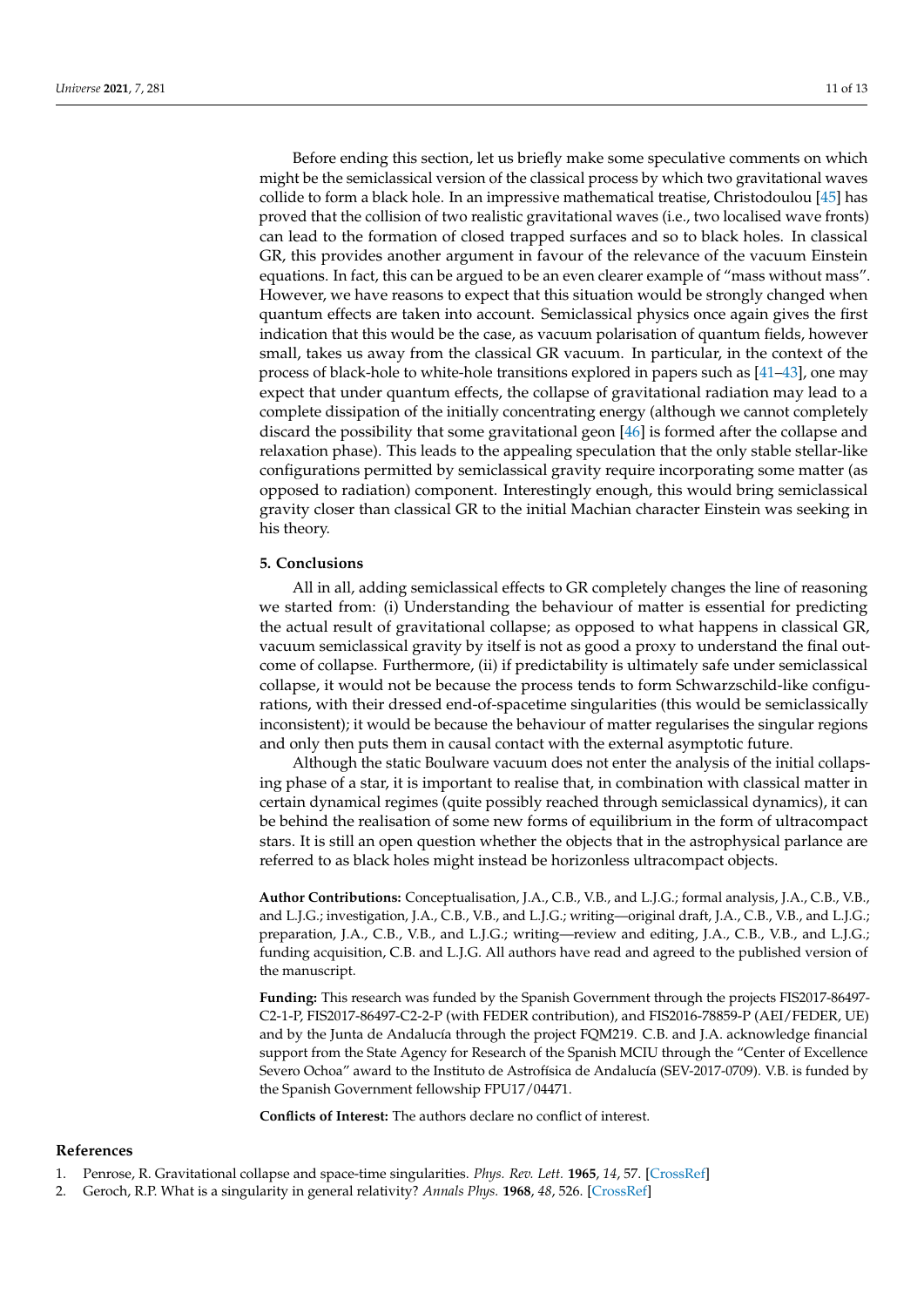- <span id="page-11-0"></span>3. Senovilla, J.M.M. Singularity theorems in general relativity: Achievements and open questions. *Einstein Stud.* **2012**, *1*, 305. [\[CrossRef\]](http://dx.doi.org/10.1007/978-0-8176-4940-1_15)
- <span id="page-11-1"></span>4. Hawking, S.W.; Ellis, G.F.R. *The Large Scale Structure of Space-Time*; Cambridge Universe Press: Cambridge, UK, 1973.
- <span id="page-11-2"></span>5. Ellis, G.F.R.; Schmidt, B.G. Singular space-times. *Gen. Rel. Grav.* **1977**, *8*, 915. [\[CrossRef\]](http://dx.doi.org/10.1007/BF00759240)
- <span id="page-11-3"></span>6. Curiel, E. Singularities and black holes. In *The Stanford Encyclopedia of Philosophy*, Summer 2020 ed.; Metaphysics Research Lab, Center for the Study of Language and Information, Stanford University: Stanford, CA, USA, 2020.
- <span id="page-11-4"></span>7. Penrose, R. "Golden Oldie": Gravitational Collapse: The Role of General Relativity. *Gen. Rel. Grav.* **2002**, *1*, 1141. [\[CrossRef\]](http://dx.doi.org/10.1023/A:1016578408204)
- <span id="page-11-5"></span>8. Poisson, E.; Israel, W. Inner-horizon instability and mass inflation in black holes. *Phys. Rev. Lett.* **1989**, *63*, 1663. [\[CrossRef\]](http://dx.doi.org/10.1103/PhysRevLett.63.1663) [\[PubMed\]](http://www.ncbi.nlm.nih.gov/pubmed/10040638)
- 9. Poisson, E.; Israel, W. Internal structure of black holes. *Phys. Rev. D* **1990**, *41*, 1796. [\[CrossRef\]](http://dx.doi.org/10.1103/PhysRevD.41.1796)
- 10. Ori, A. Inner structure of a charged black hole: An exact mass-inflation solution. *Phys. Rev. Lett.* **1991**, *67*, 789. [\[CrossRef\]](http://dx.doi.org/10.1103/PhysRevLett.67.789)
- <span id="page-11-6"></span>11. Dafermos, M.; Luk, J. The interior of dynamical vacuum black holes I: The *C* 0 -stability of the Kerr Cauchy horizon. *arXiv* **2017**, arXiv:1710.01722.
- <span id="page-11-7"></span>12. Brady, P.; Smith, J. Black Hole Singularities: A Numerical Approach. *Phys. Rev. Lett.* **1995**, *75*, 1256. [\[CrossRef\]](http://dx.doi.org/10.1103/PhysRevLett.75.1256)
- <span id="page-11-8"></span>13. Van de Moortel, M. The breakdown of weak null singularities inside black holes. *arXiv* **2020**, arXiv:1912.10890.
- <span id="page-11-9"></span>14. Marolf, D.; Ori, A. Outgoing gravitational shock wave at the inner horizon: The late-time limit of black hole interiors. *Phys. Rev. D* **2012**, *86*, 124026. [\[CrossRef\]](http://dx.doi.org/10.1103/PhysRevD.86.124026)
- <span id="page-11-10"></span>15. Kruskal, M.D. Maximal extension of Schwarzschild metric. *Phys. Rev.* **1960**, *119*, 1743. [\[CrossRef\]](http://dx.doi.org/10.1103/PhysRev.119.1743)
- <span id="page-11-11"></span>16. Wheeler, J.A. Geons. *Phys. Rev.* **1955**, *1*, 511. [\[CrossRef\]](http://dx.doi.org/10.1103/PhysRev.97.511)
- <span id="page-11-12"></span>17. Weinberg, S. The Cosmological Constant Problem. *Rev. Mod. Phys.* **1989**, *61*, 1. [\[CrossRef\]](http://dx.doi.org/10.1103/RevModPhys.61.1)
- <span id="page-11-13"></span>18. Birrell, N.D.; Davies, P.C.W. *Quantum Fields in Curved Space*; Cambridge University Press: Cambridge, UK, 1984.
- <span id="page-11-14"></span>19. Anderson, P.R.; Hiscock, W.A.; Samuel, D.A. Stress energy tensor of quantized scalar fields in static black hole space-times. *Phys. Rev. Lett.* **1993**, *70*, 1739. [\[CrossRef\]](http://dx.doi.org/10.1103/PhysRevLett.70.1739) [\[PubMed\]](http://www.ncbi.nlm.nih.gov/pubmed/10053374)
- <span id="page-11-15"></span>20. Navarro-Salas, J.; Fabbri, A. *Modelling Black Hole Evaporation*; World Scientific: Singapore, 2005.
- <span id="page-11-16"></span>21. Barbado, L.C.; Barceló, C.; Garay, L.J.; Jannes, G. A tensorial description of particle perception in black-hole physics. *Phys. Rev. D* **2016**, *94*, 064004. [\[CrossRef\]](http://dx.doi.org/10.1103/PhysRevD.94.064004)
- <span id="page-11-17"></span>22. Parentani, R.; Piran, T. The Internal geometry of an evaporating black hole. *Phys. Rev. Lett.* **1994**, *73*, 2805. [\[CrossRef\]](http://dx.doi.org/10.1103/PhysRevLett.73.2805)
- <span id="page-11-20"></span>23. Fabbri, A.; Farese, S.; Navarro-Salas, J.; Olmo, G.J.; Sanchis-Alepuz, H. Semiclassical zero-temperature corrections to Schwarzschild spacetime and holography. *Phys. Rev. D* **2006**, *73*, 104023. [\[CrossRef\]](http://dx.doi.org/10.1103/PhysRevD.73.104023)
- <span id="page-11-18"></span>24. Chakraborty, S.; Singh, S.; Padmanabhan, T. A quantum peek inside the black hole event horizon. *JHEP* **2015**, *1*, 192. [\[CrossRef\]](http://dx.doi.org/10.1007/JHEP06(2015)192)
- <span id="page-11-19"></span>25. Arrechea, J.; Barceló, C.; Carballo-Rubio, R.; Garay, L.J. Schwarzschild geometry counterpart in semiclassical gravity. *Phys. Rev. D* **2020**, *101*, 064059. [\[CrossRef\]](http://dx.doi.org/10.1103/PhysRevD.101.064059)
- <span id="page-11-21"></span>26. Ho, P.-M.; Matsuo, Y. Static Black Hole and Vacuum Energy: Thin Shell and Incompressible Fluid. *JHEP* **2018**, *2018*, 096. [\[CrossRef\]](http://dx.doi.org/10.1007/JHEP03(2018)096)
- <span id="page-11-22"></span>27. Arrechea, J.; Barceló, C.; Carballo-Rubio, R.; Garay, L.J. Reissner-Nordström geometry counterpart in semiclassical gravity. *arXiv* **2021**, arXiv:2102.03544.
- <span id="page-11-23"></span>28. Bardeen, J.M. Black Holes Do Evaporate Thermally. *Phys. Rev. Lett.* **1981**, *46*, 382. [\[CrossRef\]](http://dx.doi.org/10.1103/PhysRevLett.46.382)
- <span id="page-11-24"></span>29. Barceló, C.; Boyanov, V.; Carballo-Rubio, R.; Garay, L.J. Semiclassical gravity effects near horizon formation. *Class. Quant. Grav.* **2019**, *36*, 165004. [\[CrossRef\]](http://dx.doi.org/10.1088/1361-6382/ab2e43)
- <span id="page-11-25"></span>30. Barceló, C.; Boyanov, V.; Carballo-Rubio, R.; Garay, L.J. Black hole inner horizon evaporation in semiclassical gravity. *arXiv* **2020**, arXiv:2011.07331.
- <span id="page-11-26"></span>31. Hawking, S.W. Black hole explosions? *Nature* **1974**, *248*, 30–31. [\[CrossRef\]](http://dx.doi.org/10.1038/248030a0)
- <span id="page-11-27"></span>32. Hawking, S.W. Breakdown of Predictability in Gravitational Collapse. *Phys. Rev. D* **1976**, *14*, 2460. [\[CrossRef\]](http://dx.doi.org/10.1103/PhysRevD.14.2460)
- <span id="page-11-28"></span>33. Wald, R.M. *Black Holes, Singularities and Predictability, in Quantum Theory of Gravity*; Christensen, S.M., Wald, R.M., Eds.; Adam Hilger Limited: Bristol, UK, 1984.
- <span id="page-11-29"></span>34. Carballo-Rubio, R.; di Filippo, F.; Liberati, S.; Visser, M. Geodesically complete black holes. *Phys. Rev. D* **2020**, *101*, 084047. [\[CrossRef\]](http://dx.doi.org/10.1103/PhysRevD.101.084047)
- <span id="page-11-30"></span>35. Bardeen, J.M. Non-singular general relativistic gravitational collapse. In Proceedings of the International Conference GR5, Tbilisi, Georgia, 9–13 September 1968.
- <span id="page-11-31"></span>36. Frolov, V.P.; Zelnikov, A. Quantum radiation from an evaporating nonsingular black hole. *Phys. Rev. D* **2017**, *12*, 124028. [\[CrossRef\]](http://dx.doi.org/10.1103/PhysRevD.95.124028)
- <span id="page-11-32"></span>37. Roman, T.A.; Bergmann, P.G. Stellar collapse without singularities? *Phys. Rev. D* **1983**, *28*, 1265. [\[CrossRef\]](http://dx.doi.org/10.1103/PhysRevD.28.1265)
- <span id="page-11-33"></span>38. Barceló, C.; Carballo-Rubio, R.; Garay, L.J. Where does the physics of extreme gravitational collapse reside? *Universe* **2016**, *2*, 7. [\[CrossRef\]](http://dx.doi.org/10.3390/universe2020007)
- <span id="page-11-34"></span>39. Carballo-Rubio, R. Stellar equilibrium in semiclassical gravity. *Phys. Rev. Lett.* **2018**, *120*, 061102. [\[CrossRef\]](http://dx.doi.org/10.1103/PhysRevLett.120.061102) [\[PubMed\]](http://www.ncbi.nlm.nih.gov/pubmed/29481267)
- <span id="page-11-35"></span>40. Arrechea, J.; Barceló, C.; Carballo-Rubio, R.; Garay, L.J. Semiclassical constant density spheres in a regularized Polyakov approximation. *arXiv* **2021**, arXiv:2105.11261.
- <span id="page-11-36"></span>41. Barceló, C.; Garay, L.J.; Jannes, G. Quantum Non-Gravity and Stellar Collapse. *Found. Phys.* **2011**, *41*, 1532–1541. [\[CrossRef\]](http://dx.doi.org/10.1007/s10701-011-9577-9)
- 42. Haggard, H.M.; Rovelli, C. Quantum-gravity effects outside the horizon spark black to white hole tunneling. *Phys. Rev. D* **2015**, *10*, 104020. [\[CrossRef\]](http://dx.doi.org/10.1103/PhysRevD.92.104020)